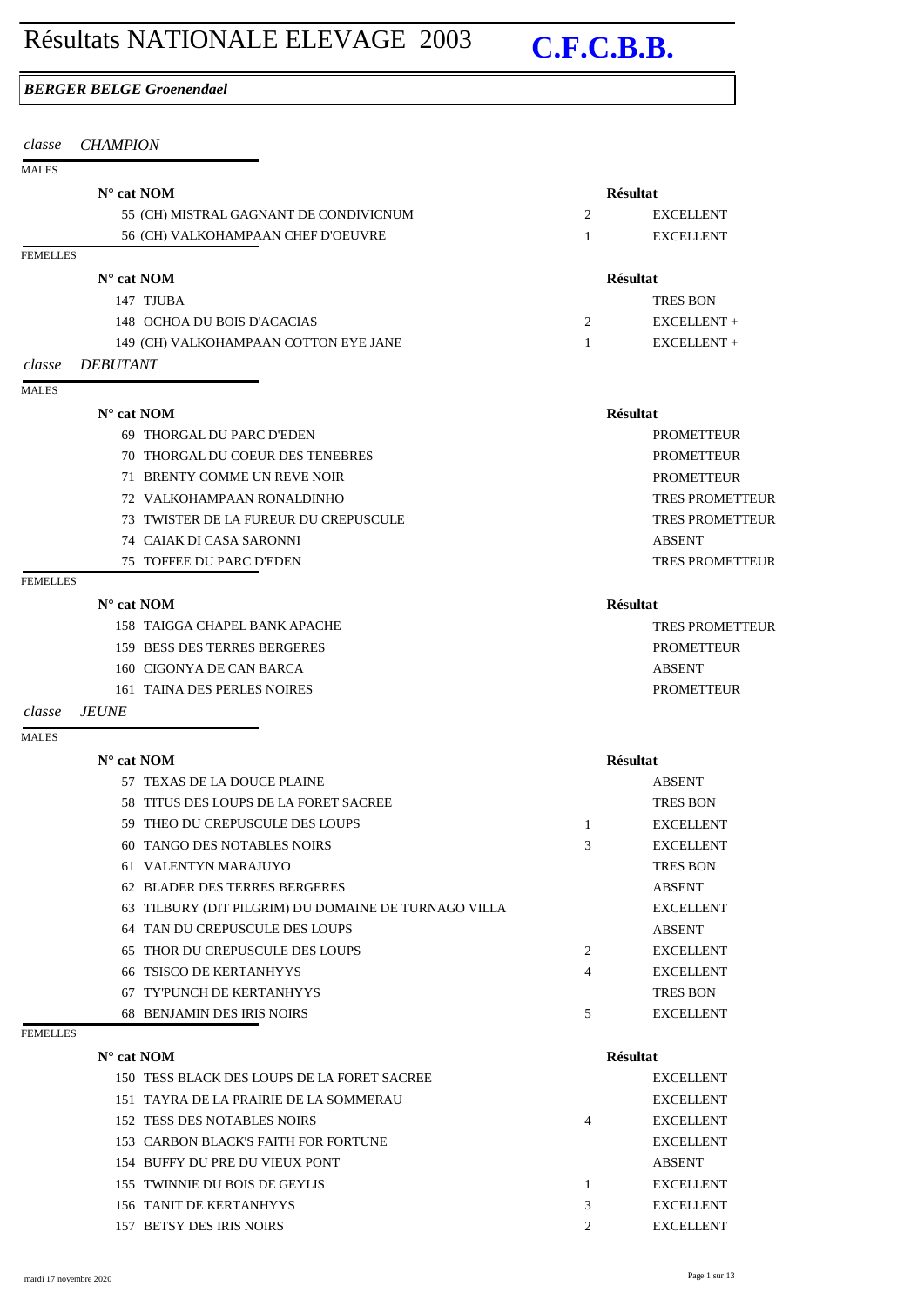| $\mathbf{N}^\circ$ cat $\mathbf{NOM}$ |                                              | <b>Résultat</b> |                  |
|---------------------------------------|----------------------------------------------|-----------------|------------------|
|                                       | 1 RUXY DE LA BAIE DE L'ENFER                 | 7               | <b>EXCELLENT</b> |
| 2                                     | <b>SESSNA DES LOUPS DE LA FORET SACREE</b>   |                 | <b>EXCELLENT</b> |
| 3                                     | <b>NOLAN DE BRUNALINES</b>                   | 8               | <b>EXCELLENT</b> |
|                                       | RILSES DE LA FUREUR DU CREPUSCULE            |                 | EXCELLENT +      |
| 5                                     | RAMSES DES GARDIENS DE L'HERMINE             |                 | <b>EXCELLENT</b> |
| 6                                     | KIWI DES LOUPS DE LA FORET SACREE            |                 | EXCELLENT +      |
|                                       | TIKIS DU BOIS DE GEYLIS                      |                 | <b>EXCELLENT</b> |
| 8                                     | <b>BORIS-DONNA VAN LANA'S HOF</b>            |                 | <b>ABSENT</b>    |
| 9                                     | <b>SIMBA DU BOIS D'ACACIAS</b>               |                 | <b>TRES BON</b>  |
| 10                                    | <b>SYG DE KERTANHYYS</b>                     |                 | EXCELLENT +      |
| 11                                    | PIRATE DES PERLES NOIRES                     |                 | EXCELLENT +      |
| 12                                    | <b>SYLVER DU CLOS DU FAUBOURG</b>            |                 | <b>TRES BON</b>  |
| 13                                    | RIVAL DE LA FUREUR DU CREPUSCULE             | 1               | <b>EXCELLENT</b> |
|                                       | 14 PRIAM DES PERLES NOIRES                   |                 | <b>EXCELLENT</b> |
|                                       | 15 PEYRAC DE LA TANGI MORGANE                |                 | EXCELLENT +      |
| 16.                                   | <b>RYAN DU BOIS DE GEYLIS</b>                |                 | <b>TRES BON</b>  |
| 17                                    | <b>NORTON DE BRUNALINES</b>                  | 3               | <b>EXCELLENT</b> |
| 18                                    | SEIGLE NOIR DE BRUNALINES                    | $\overline{4}$  | <b>EXCELLENT</b> |
| 19.                                   | <b>SERAC DE BRUNALINES</b>                   | 6               | <b>EXCELLENT</b> |
| 20                                    | PILOU DE LA FORET DE BIZY                    |                 | <b>EXCELLENT</b> |
| 21                                    | PHOENIX DU CHATEAU LAMOTHE                   | 14              | <b>EXCELLENT</b> |
|                                       | 22 SESAME DU CASTEL D'ARGENCES               |                 | <b>ABSENT</b>    |
|                                       | 23 RAMSES DE LA DOUCE PLAINE                 | 5               | <b>EXCELLENT</b> |
|                                       | 24 TIMAI DES PERLES NOIRES                   |                 | <b>TRES BON</b>  |
|                                       | 25 OBELIX DE LA FUREUR DU CREPUSCULE         |                 | <b>EXCELLENT</b> |
|                                       | 26 BERGERAC FAX                              | 9               | <b>EXCELLENT</b> |
| 27                                    | <b>JESMAR JARRELL MARAJUYO</b>               |                 | <b>ABSENT</b>    |
|                                       | 28 BITER-BRENNAN DEL LEON DORADO             |                 | <b>EXCELLENT</b> |
| 29.                                   | <b>DUSTIN VON AREKONA</b>                    |                 | <b>EXCELLENT</b> |
|                                       | <b>30 BLACK BERRY LAKKA REWIR NADERY</b>     |                 | <b>ABSENT</b>    |
|                                       | 31 POZZO DU PRAT-DES-LOUPS                   |                 | <b>EXCELLENT</b> |
|                                       | 32 ROY DES ETANGS SAUVAGES                   |                 | <b>EXCELLENT</b> |
|                                       | 33 RENZO DES ETANGS SAUVAGES                 | 13              | <b>EXCELLENT</b> |
|                                       | 34 R'ECKMUL DE LA TANGI MORGANE              | 10              | <b>EXCELLENT</b> |
| 35                                    | SAXO DU DOMAINE DE TURNAGO VILLARES          |                 | <b>TRES BON</b>  |
|                                       | 36 SATIN DU DOMAINE DE TURNAGO VILLARES      |                 | <b>EXCELLENT</b> |
| 37                                    | SEVEN DU DOMAINE DE TURNAGO VILLARES         |                 | <b>ABSENT</b>    |
|                                       | 38 OTHAIN (DIT LIGHT) DE LA DYNASTIE CATHARE |                 | <b>EXCELLENT</b> |
| 39                                    | TOM BOY DE LA VALLEE DES SORTILEGES          | 11              | <b>EXCELLENT</b> |
|                                       | 40 JURGEN                                    |                 | <b>TRES BON</b>  |
|                                       | <b>41 MARCUS DES PERLES NOIRES</b>           | 12              | <b>EXCELLENT</b> |
|                                       | <b>42 VISON DES TERRES BERGERES</b>          | 2               | <b>EXCELLENT</b> |
|                                       |                                              |                 |                  |

43 TANGUY DE LA VALLEE DES SORTILEGES EXCELLENT

## FEMELLES

| $N^{\circ}$ cat NOM                    |   | <b>Résultat</b>  |
|----------------------------------------|---|------------------|
| 82 SAPHO DE VALLIS CURANTIS            |   | <b>TRES BON</b>  |
| 83 STARTER DE SALTE CABRE              |   | <b>ABSENT</b>    |
| 84 OMBRE DE LA DYNASTIE CATHARE        |   | <b>EXCELLENT</b> |
| 85 REBELLE DU CASTEL D'ARGENCES        |   | <b>EXCELLENT</b> |
| 86 SHANIA DES LOUPS DE LA FORET SACREE |   | <b>TRES BON</b>  |
| 87 TOUNDRA DU CASTEL D'ARGENCES        |   | <b>EXCELLENT</b> |
| 88 SALSA CHAPEL BANK APACHE            |   | <b>TRES BON</b>  |
| 89 SEMINOLE DE BRUNALINES              |   | <b>EXCELLENT</b> |
| 90 PLUM DU MOULIN DES URANIDES         | 6 | $EXCELLENT +$    |
| 91 PEARDY DU MOULIN DES URANIDES       |   | <b>ABSENT</b>    |
|                                        |   |                  |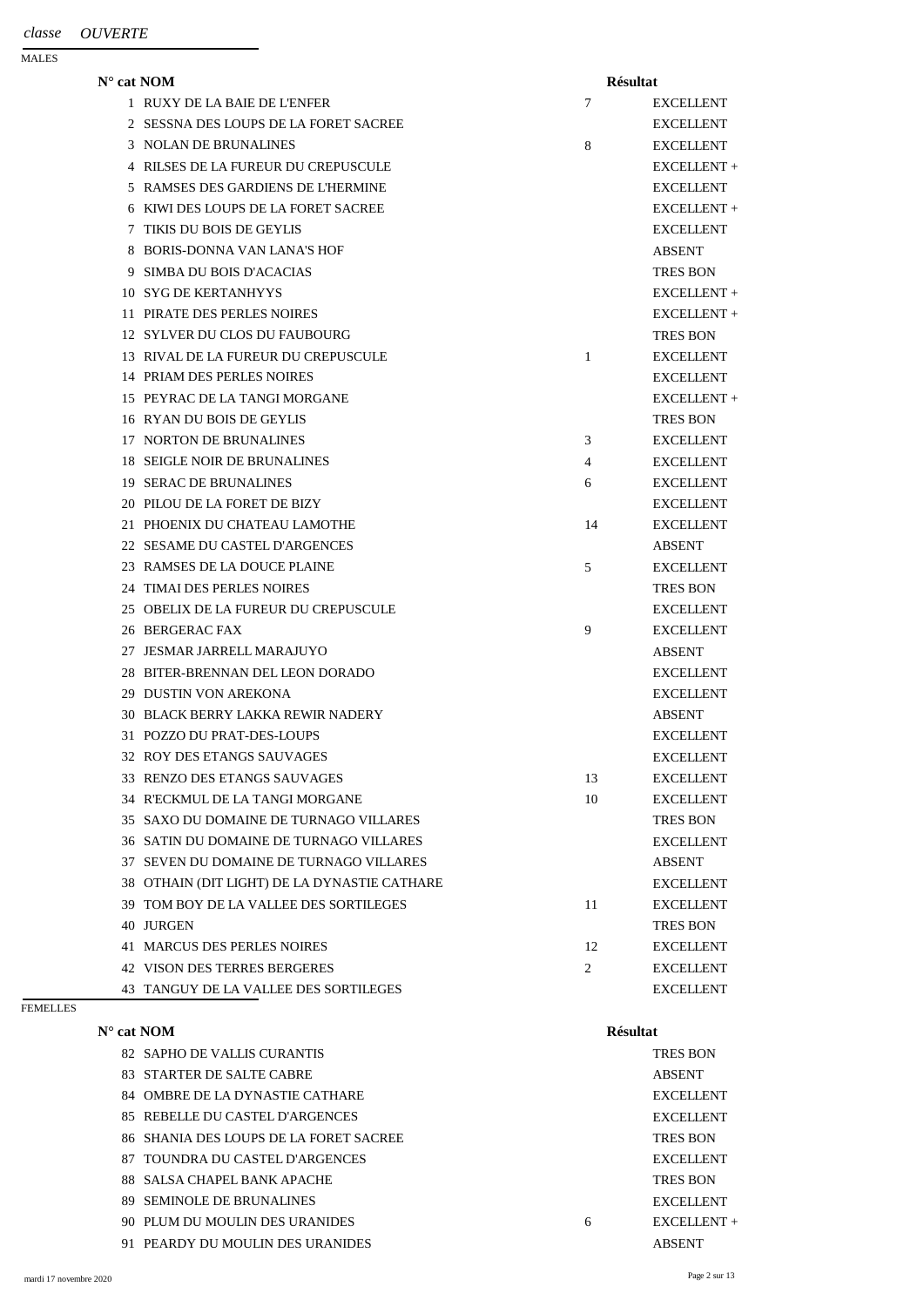|     | 92 RAFALE DES GARDIENS DE L'HERMINE            |                | <b>EXCELLENT</b> |
|-----|------------------------------------------------|----------------|------------------|
|     | 93 PRUNELLE DES GARDIENS DE L'HERMINE          |                | <b>EXCELLENT</b> |
|     | 94 SHIVA-MAYA DE CONDIVICNUM                   |                | <b>TRES BON</b>  |
| 95  | <b>TATOUINE DE CONDIVICNUM</b>                 |                | <b>EXCELLENT</b> |
|     | 96 SANNE-BONNIE VAN LANA'S HOF                 |                | <b>EXCELLENT</b> |
|     | 97 LA ROSA TATUATA THELMA                      |                | <b>ABSENT</b>    |
|     | 98 SAIKA DU BOIS D'ACACIAS                     | 5              | EXCELLENT +      |
|     | 99 SYAM DES LOUPS DE LA FORET SACREE           |                | <b>EXCELLENT</b> |
| 100 | REALITY DU COEUR DES TENEBRES                  |                | <b>TRES BON</b>  |
| 101 | SIOVAH DU PERIGORD VERT                        |                | <b>ABSENT</b>    |
|     | 102 ROMANEE-CONTI DU PAMPRE SACRE              | 9              | EXCELLENT +      |
|     | 103 TINA DE D'ARTAMAS                          | $\mathbf{1}$   | EXCELLENT +      |
|     | 104 CARBON BLACK'S ESPECIALLY FOR ME           |                | <b>ABSENT</b>    |
|     | 105 DONATRIX NECTARINE-AMIE                    |                | <b>TRES BON</b>  |
|     | 106 REDION CLAUDETTE                           |                | <b>EXCELLENT</b> |
|     | 107 OUIZETTE MARAJUYO                          | 13             | EXCELLENT +      |
|     | 108 KORA IS MISKO TANKMES                      |                | <b>ABSENT</b>    |
|     | 109 CHEYENNE VON AREKONA                       |                | <b>EXCELLENT</b> |
|     | 110 ANGORA REWIR WADERY                        |                | <b>ABSENT</b>    |
|     | 111 RELKA                                      |                | <b>TRES BON</b>  |
|     | 112 ROANE DE LA DYNASTIE CATHARE               |                | <b>EXCELLENT</b> |
|     | 113 SYRA DE LA DYNASTIE CATHARE                |                | <b>EXCELLENT</b> |
|     | 114 STELLA DI TORRE D'ARESE                    |                | <b>EXCELLENT</b> |
|     | 115 KELLY BONNIE DU BATON TIROIR               |                | <b>TRES BON</b>  |
|     | 116 IVY-CLEO DU BATON TIROIR                   | $\overline{4}$ | EXCELLENT +      |
|     | 117 STEPHY CHAPEL BANK APACHE                  |                | <b>TRES BON</b>  |
|     | 118 SNYPER DU DOMAINE DE TURNAGO VILLARES      |                | <b>EXCELLENT</b> |
|     | 119 VALKOHAMPAAN ENIGMA                        | 3              | EXCELLENT +      |
|     | 120 VALKOHAMPAAN ETERNITY                      |                | <b>ABSENT</b>    |
|     | 121 VALKOHAMPAAN IAY-IAY                       | $\overline{2}$ | <b>EXCELLENT</b> |
|     | 122 TIWOUE DE LA VALLEE DES SORTILEGES         |                | <b>EXCELLENT</b> |
|     | 123 REBELLE DE LA FUREUR DU CREPUSCULE         | 8              | EXCELLENT +      |
|     | 124 SHEITAN-BLACK DES LOUPS DE LA FORET SACREE |                | <b>TRES BON</b>  |
|     | 125 SAMIA DES GARDIENS DE L'HERMINE            |                | <b>EXCELLENT</b> |
|     | 126 BACIRUBATI                                 |                | <b>TRES BON</b>  |
|     | 127 SOUVERAINE DU DOMAINE DE JERRIE BLACK      |                | <b>TRES BON</b>  |
|     | 128 R'MINE DES PERLES NOIRES                   |                | <b>EXCELLENT</b> |
|     | <b>129 TARTINE DES PERLES NOIRES</b>           |                | <b>TRES BON</b>  |
|     | 130 OCARINA DU PERIGORD VERT                   |                | <b>EXCELLENT</b> |
|     | 131 PINUP DES LOUVES D'YMONVILLE               |                | <b>EXCELLENT</b> |
|     | 132 VALKOHAMPAAN MAI-TAI                       |                | <b>TRES BON</b>  |
|     | 133 BRANCA DE CAN BARCA                        | 10             | EXCELLENT +      |
|     | 134 SAPHYR DU CASTEL D'ARGENCES                | 11             | EXCELLENT +      |
|     | 135 RADEGONDE DE LA TANGI MORGANE              |                | <b>ABSENT</b>    |
|     | 136 RELISSANE DE LA FORET D'OLIFAN             | 12             | EXCELLENT +      |
|     | 137 NEIGE DE LA FORET D'OLIFAN                 |                | <b>EXCELLENT</b> |

## 138 FAKAISER'S ACTEE BREAKPOINT 7 EXCELLENT +

139 ROSALIE DE LA FERME DE L'AUTAN ABSENT

*classe PUPILLE*

MALES

## **N° cat NOM Résultat**

- 76 TSAREVITCH DES CHEVALIERS DU TEMPLE TRES PROMETTEUR
- 77 CROOZER DE SINCFAL PROMETTEUR
- 78 URICK DE LA DOUCE PLAINE ABSENT

## FEMELLES

## **N° cat NOM Résultat**

162 TEE NIGHT DES CHEVALIERS DU TEMPLE PROMETTEUR PROMETTEUR

163 TIA-BORA DES CHEVALIERS DU TEMPLE PROMETTEUR PROMETTEUR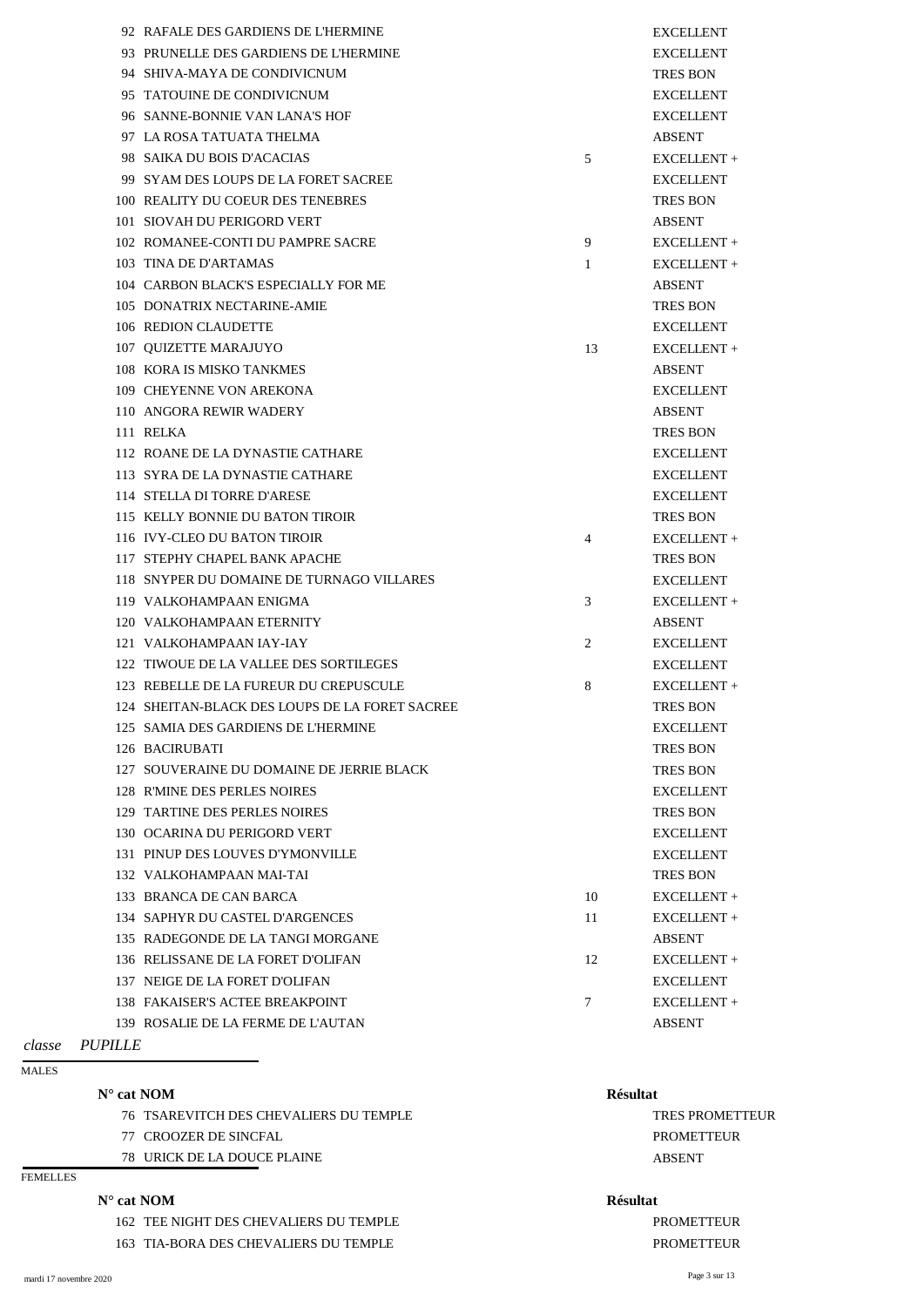|                 | 164 CHRISTELLE DE SINCFAL                | <b>PROMETTEUR</b>       |
|-----------------|------------------------------------------|-------------------------|
|                 | 165 CHRISTALE DE SINCFAL                 | <b>PROMETTEUR</b>       |
|                 | 166 TUSSY OF DREAMING A LULLABY          | <b>PROMETTEUR</b>       |
|                 | 167 TAFTA OF DREAMING A LULLABY          | <b>PROMETTEUR</b>       |
|                 | 168 UZ DES ETANGS SAUVAGES               | <b>ASSEZ PROMETTEUR</b> |
|                 | 169 THANIS DE LA DYNASTIE CATHARE        | <b>PROMETTEUR</b>       |
|                 | 170 ULLANE BATORINE DE LA FORET D'OLIFAN | <b>TRES PROMETTEUR</b>  |
|                 | 171 UMOUR DES ETANGS SAUVAGES            | <b>PROMETTEUR</b>       |
| $1$ T 7 $1$ T T |                                          |                         |

## *classe TRAVAIL*

MALES

| $N^{\circ}$ cat NOM |                                      |                | <b>Résultat</b>  |  |
|---------------------|--------------------------------------|----------------|------------------|--|
|                     | 44 RORY DU PRE DE BARNEAU            |                | <b>EXCELLENT</b> |  |
|                     | 45 PHOEBUS DE LA CLOSERIE DE YENDA   |                | <b>EXCELLENT</b> |  |
|                     | 46 SPARFEL DES GARDIENS DE L'HERMINE |                | <b>EXCELLENT</b> |  |
|                     | 47 PRESTON DE D'ARTAMAS              |                | <b>EXCELLENT</b> |  |
|                     | 48 SCUDO DI TORRE D'ARESE            |                | <b>ABSENT</b>    |  |
|                     | 49 OURAGAN DU PARC DE PATHYVEL       | 3              | <b>EXCELLENT</b> |  |
|                     | 50 ORONERO DELL'ALTA VIA             | 4              | <b>EXCELLENT</b> |  |
|                     | 51 PITOU DELL'ALTA VIA               | $\overline{2}$ | <b>EXCELLENT</b> |  |
|                     | 52 BERGERAC FAUST                    |                | <b>EXCELLENT</b> |  |
|                     | 53 (CH) JET ST DES PERLES NOIRES     |                | <b>ABSENT</b>    |  |
|                     | 54 RIPOLLET DES PERLES NOIRES        |                | <b>EXCELLENT</b> |  |

### FEMELLES

| $N^{\circ}$ cat NOM | <b>Résultat</b> |
|---------------------|-----------------|
|                     |                 |

|  | 140 SALLYADAM DELL'ALTA VIA           |   | $EXCELLENT +$    |
|--|---------------------------------------|---|------------------|
|  | 141 TENEBRA DELL'ALTA VIA             | 2 | $EXCELLENT +$    |
|  | 142 SANJA DES GARDIENS DE L'HERMINE   |   | <b>TRES BON</b>  |
|  | 143 CHRISTMASCAROL                    |   | <b>TRES BON</b>  |
|  | 144 EMMABOURNE BLACK GEM              | 4 | <b>EXCELLENT</b> |
|  | 145 EMMABOURNE GOOD LUCK CHARM        |   | <b>TRES BON</b>  |
|  | 146 BLACK HAWKWIND'S OKEY BREAK-POINT | 3 | $EXCELLENT +$    |
|  |                                       |   |                  |

*classe UTILISATION*

## MALES

## **N° cat NOM Résultat**

81 PHURAX DE LA VALLEE DES SUESSIONES EXCELLENT

*classe VETERAN*

### MALES

## **N° cat NOM Résultat**

79 JOEY DE LA FUREUR DU CREPUSCULE ABSENT 80 HORLAN DE IAMARA EXCELLENT

## FEMELLES

## **N° cat NOM Résultat**

172 LASKA DU DOMAINE DE TURNAGO VILLARES EXCELLENT

173 JILSY DU MOULIN DES URANIDES EXCELLENT +

174 JAZZ DU PARC DE LA CORBELINE EXCELLENT 175 GLADYS DU PARC DE L'HAY EXCELLENT + 176 TOSCA OF THE TWO EXCELLENT

177 LIEBSTI DES PERLES NOIRES

533 NUEA OF THE TWO EXCELLENT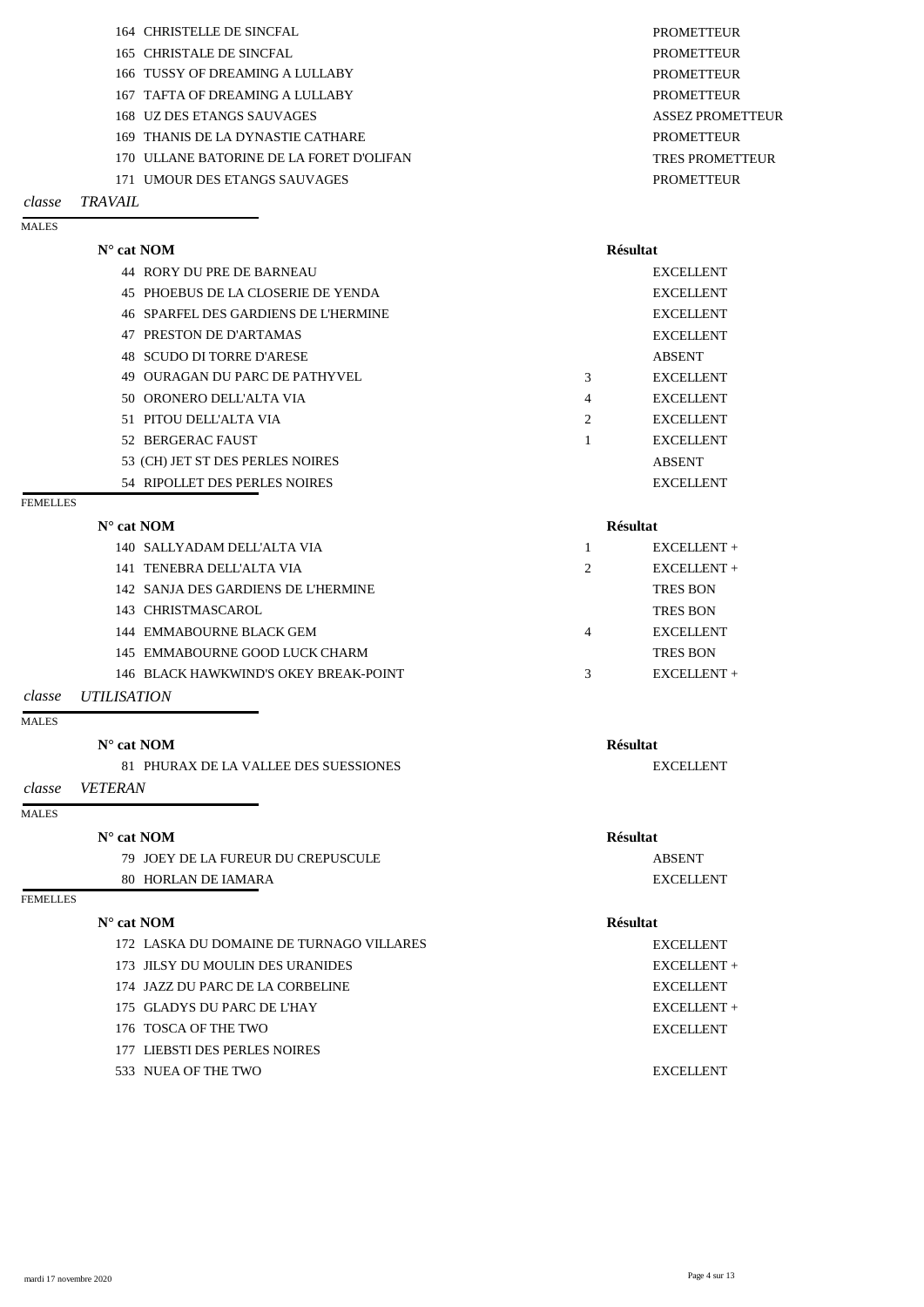|  |  | <b>BERGER BELGE Laekenois</b> |
|--|--|-------------------------------|
|--|--|-------------------------------|

| classe          | <b>CHAMPION</b>                             |                |                         |
|-----------------|---------------------------------------------|----------------|-------------------------|
| <b>FEMELLES</b> |                                             |                |                         |
|                 | $N^{\circ}$ cat NOM                         |                | <b>Résultat</b>         |
|                 | 186 (CH) RHEA DU VAL HOLDENRIED             | $\mathbf{1}$   | <b>EXCELLENT</b>        |
| classe          | <b>JEUNE</b>                                |                |                         |
| <b>FEMELLES</b> |                                             |                |                         |
|                 | $N^{\circ}$ cat NOM                         |                | <b>Résultat</b>         |
|                 | <b>187 BIXIE D'EROUDUR</b>                  | $\mathbf{1}$   | <b>EXCELLENT</b>        |
| classe          | <b>OUVERTE</b>                              |                |                         |
| <b>MALES</b>    |                                             |                |                         |
|                 | $N^{\circ}$ cat NOM                         |                | <b>Résultat</b>         |
|                 | 178 VALKOHAMPAAN DUREL                      |                | <b>ABSENT</b>           |
|                 | 179 ARPO DU HAMEAU ST-BLAISE                | $\mathbf{1}$   | <b>EXCELLENT</b>        |
| <b>FEMELLES</b> |                                             |                |                         |
|                 | $N^{\circ}$ cat NOM                         |                | <b>Résultat</b>         |
|                 | 182 ZINKA VAN DE SCHRANSHOEVE AT BRIGHU     | $\overline{2}$ | <b>EXCELLENT</b>        |
|                 | 183 VALKOHAMPAAN FORCE MAJEURE              | 3              | <b>EXCELLENT</b>        |
|                 | 184 VALKOHAMPAAN FILLE FERRARI              | $\mathbf{1}$   | <b>EXCELLENT</b>        |
| classe          | <b>PUPILLE</b>                              |                |                         |
| <b>MALES</b>    |                                             |                |                         |
|                 | $N^{\circ}$ cat NOM                         |                | <b>Résultat</b>         |
|                 | <b>181 BELTANE D'EROUDUR</b>                |                | <b>ASSEZ PROMETTEUR</b> |
| classe          | <b>TRAVAIL</b>                              |                |                         |
| <b>MALES</b>    |                                             |                |                         |
|                 | $N^{\circ}$ cat NOM                         |                | <b>Résultat</b>         |
|                 | 180 PADERN (DIT POPEYE) DE LA TANGI MORGANE | $\overline{2}$ | <b>EXCELLENT</b>        |

## **N° cat NOM Résultat**

185 SANTANA DE LA SYLBRILLAUME EXCELLENT

mardi 17 novembre 2020 Page 5 sur 13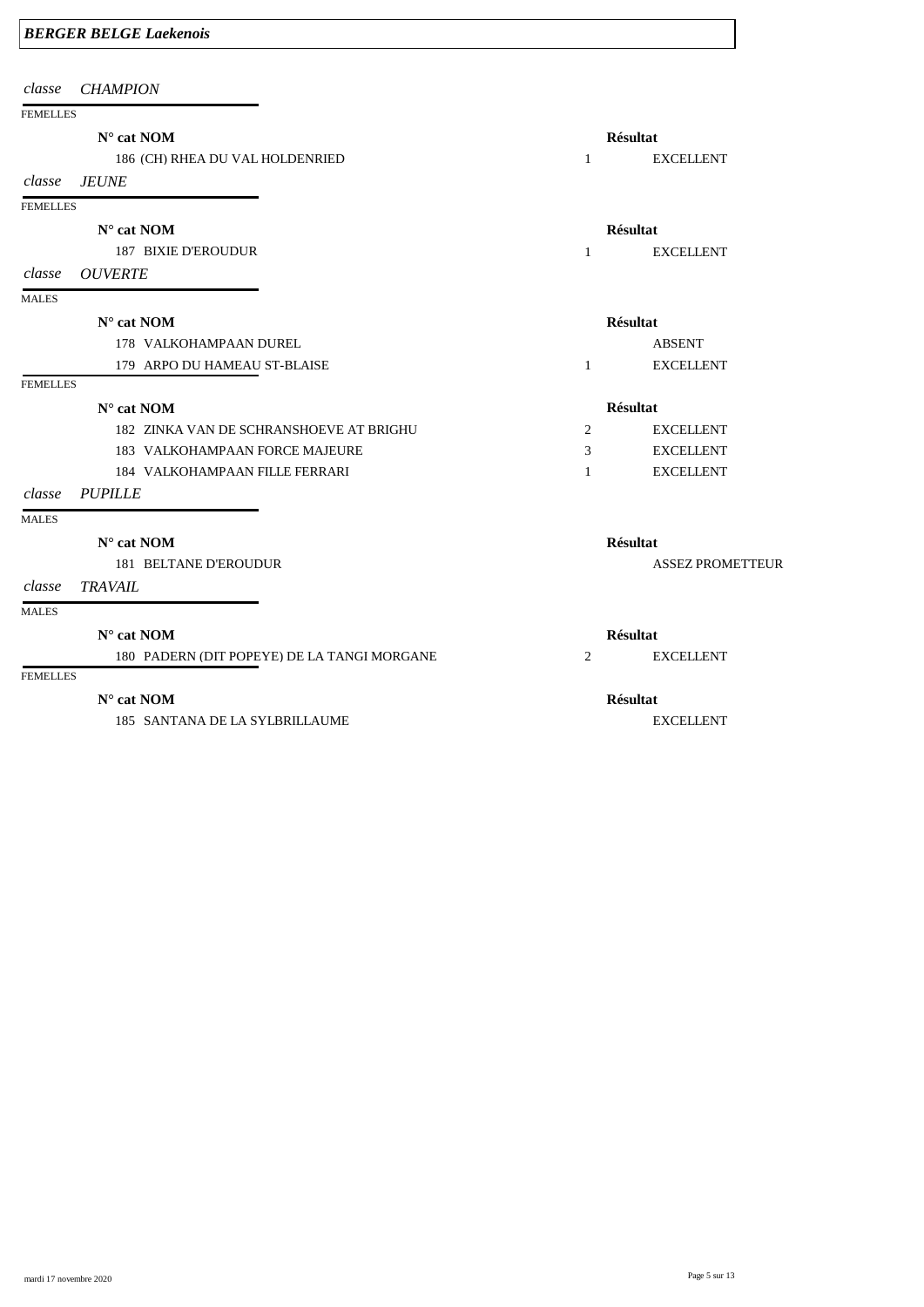| <b>BERGER BELGE Malinois</b> |  |  |  |
|------------------------------|--|--|--|
|------------------------------|--|--|--|

## **N° cat NOM Résultat** 221 (CH) ORIS DU MAS DE LA GALANDIE

222 (CH) MORGAN DU DOMAINE DE BAUGE

223 (CH) XILLY'S META MAROCCO

*classe CHAMPION*

## MALES

## FEMELLES

- 276 (CH) RAGAZZA DU MAS DE LA GALANDIE
- 277 (CH) LOLA DE LA TERRE AIMEE
- *classe DEBUTANT*

## **N° cat NOM Résultat**

274 (CH) PATTY DU BOIS SCHELBLOT

275 (CH) MANDY DU DOMAINE DE VAUROUX

## MALES

## **N° cat NOM Résultat**

226 TIGROU DES ILES DU SUD PROMETTEUR 227 TREK DU MAS DES LAVANDES ABSENT

228 BONVIVANT ESPRIT PROMETTEUR

## FEMELLES

## **N° cat NOM Résultat**

285 TAHIS DES ILES DU SUD PROMETTEUR 286 TALLY DES ILES DU SUD PROMETTEUR 287 TESSA DES ILES DU SUD PROMETTEUR 288 TEXANE DU MAS DES LAVANDES PROMETTEUR

## *classe JEUNE*

## MALES

## **N° cat NOM Résultat**

## 224 DESPERADO KWANAH 1 EXCELLENT 225 TNT DU BAISER ORAGEUX 2 EXCELLENT

## FEMELLES

## **N° cat NOM Résultat**

|               | 278 DAHHARAHN'S BELLE                     |   | <b>ABSENT</b>    |
|---------------|-------------------------------------------|---|------------------|
|               | 279 TARA DES ILES FIDJI                   | 3 | <b>EXCELLENT</b> |
|               | 280 TESSIE DU DOMAINE DE TURNAGO VILLARES |   | <b>EXCELLENT</b> |
|               | 281 TEA DES ILES FIDJI                    | 4 | <b>EXCELLENT</b> |
|               | 282 TOSCA DELL'ALTA VIA                   |   | <b>EXCELLENT</b> |
|               | 283 TLADY ZULU DU BAISER ORAGEUX          |   | <b>EXCELLENT</b> |
|               | 284 CILUNA CARDASSIA DE LA BELLE PITOU    |   | <b>EXCELLENT</b> |
| _ __ __ _ _ _ |                                           |   |                  |

## *classe OUVERTE*

MALES

## **N° cat NOM Résultat**

|               | <b>EXCELLENT</b> |
|---------------|------------------|
| $\mathcal{L}$ | <b>EXCELLENT</b> |
| $\mathcal{L}$ | <b>EXCELLENT</b> |

| 3                           | <b>EXCELLENT</b> |
|-----------------------------|------------------|
|                             | <b>EXCELLENT</b> |
| $\mathcal{D}_{\mathcal{L}}$ | <b>EXCELLENT</b> |
| 4                           | <b>EXCELLENT</b> |

|   | <b>ABSENT</b>    |
|---|------------------|
| 3 | <b>EXCELLENT</b> |
|   | <b>EXCELLENT</b> |
| Δ | <b>EXCELLENT</b> |
| 2 | <b>EXCELLENT</b> |
| 1 | <b>EXCELLENT</b> |
|   |                  |

| <b>188 POLLUX DU BAISER ORAGEUX</b>      |   | <b>EXCELLENT</b> |
|------------------------------------------|---|------------------|
| 189 PHALKO DU MAS DES LAVANDES           | 2 | <b>EXCELLENT</b> |
| 190 SATAN DES ILES FIDJI                 |   | <b>TRES BON</b>  |
| 191 PYRRHUS DES ILES FIDJI               | 8 | <b>EXCELLENT</b> |
| 192 ORUS DU MAS DES LAVANDES             |   | <b>EXCELLENT</b> |
| 193 LEOPS DES ILES DU SUD                |   | <b>EXCELLENT</b> |
| 194 SAWANE DE LA TERRE AIMEE             |   | <b>TRES BON</b>  |
| 195 REHIER DE COST AR STER               |   | <b>TRES BON</b>  |
| 196 BALL BOY FREAKY FOX                  |   | <b>TRES BON</b>  |
| 197 ROCH DE LA TERRE AIMEE               |   | <b>EXCELLENT</b> |
| 198 XILLY'S UGLY DUCKLING                |   | <b>TRES BON</b>  |
| 199 REBEL DU DOMAINE DE TURNAGO VILLARES |   | <b>TRES BON</b>  |
| 200 STORM DE LA ROSERAIE DE SAINT PONS   | 9 | <b>EXCELLENT</b> |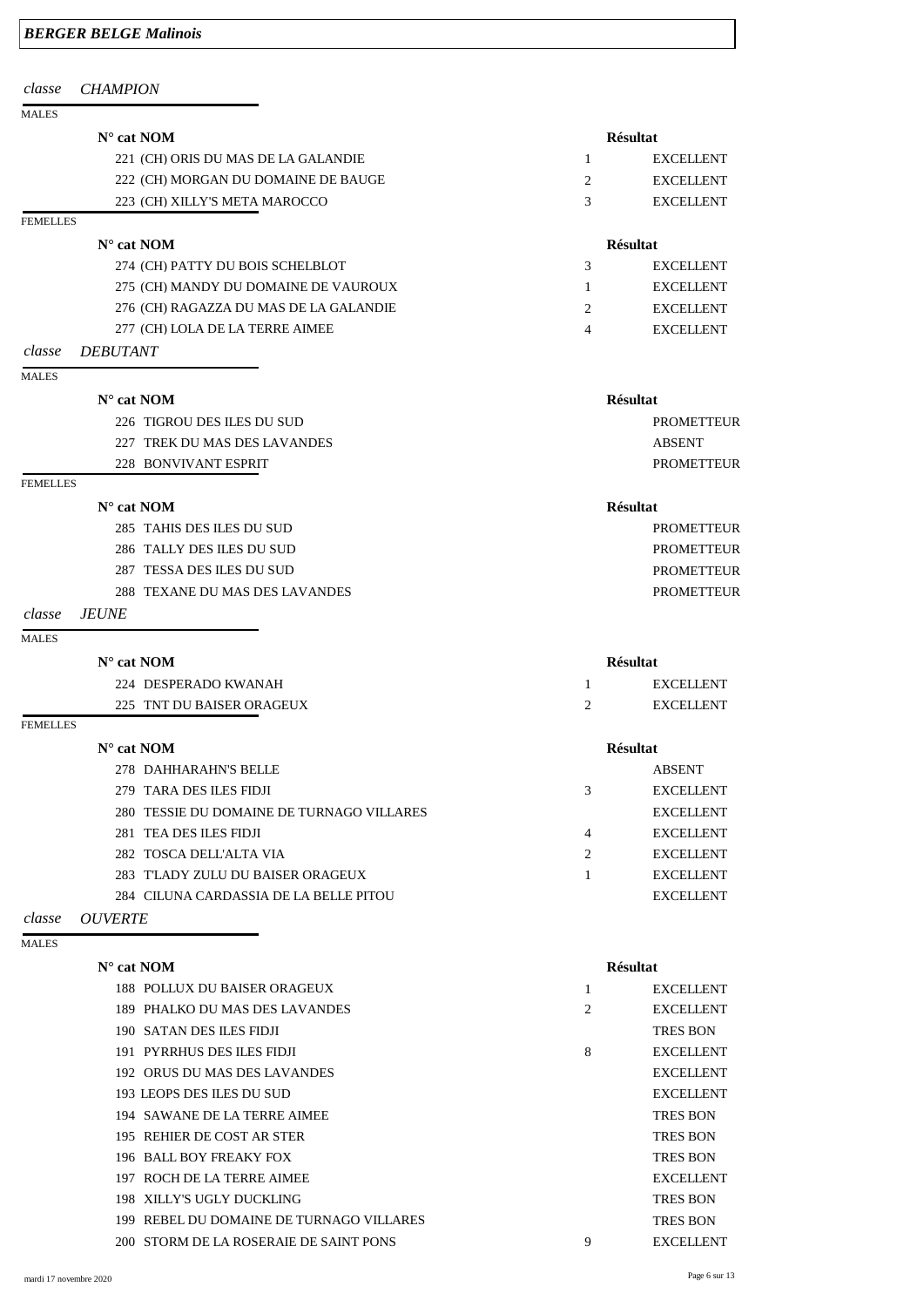| 201 ALEXANDRE DU HAMEAU ST-BLAISE | 4 | <b>EXCELLENT</b> |
|-----------------------------------|---|------------------|
| 202 SETH DES ILES DU SUD          | 6 | <b>EXCELLENT</b> |
| 203 SULTAN DES ILES FIDJI         |   | <b>ABSENT</b>    |
| 204 ODIN DU MAS DE LA GALANDIE    |   | <b>EXCELLENT</b> |
| 205 RUBIS DES ILES FIDJI          |   | <b>EXCELLENT</b> |
| 206 STRIKE DU DOMAINE DE VAUROUX  | 3 | <b>EXCELLENT</b> |
| 207 YALE DU HAMEAU ST BLAISE      | 5 | <b>EXCELLENT</b> |
| 208 ZEPHIR DU HAMEAU ST-BLAISE    |   | <b>ABSENT</b>    |
| 209 SAX DES ILES DU SUD           |   | <b>EXCELLENT</b> |

## **N° cat NOM Résultat** 210 NUTS DU DOMAINE DE VAUROUX 2 EXCELLENT 211 ROMULUS DU DOMAINE DE VAUROUX 1 EXCELLENT 212 TINTIN DI CASA COLOMBA 7 EXCELLENT 213 MOZART DE LA TERRE AIMEE 6 AN EXCELLENT 8 EXCELLENT

| $N^{\circ}$ cat NOM                               |              | <b>Résultat</b>  |
|---------------------------------------------------|--------------|------------------|
| 239 REZA DU MAS DES LAVANDES                      |              | <b>TRES BON</b>  |
| 240 R'SANDY DU BAISER ORAGEUX                     |              | <b>EXCELLENT</b> |
| 241 RIJKA DU MAS DES LAVANDES                     |              | <b>TRES BON</b>  |
| 242 SCOTIE DES ILES FIDJI                         | 3            | <b>EXCELLENT</b> |
| 243 TANIA DES ILES FIDJI                          |              | <b>EXCELLENT</b> |
| 244 S'TINA DE LA CLOSERIE DE YENDA                |              | <b>EXCELLENT</b> |
| 245 STAND'BYE DES ILES DU SUD                     |              | <b>TRES BON</b>  |
| 246 SKAI DES ILES DU SUD                          |              | <b>EXCELLENT</b> |
| 247 OLKA DU MAS DE LA GALANDIE                    |              | <b>EXCELLENT</b> |
| 248 PAPRIKA DU BAULOIS                            |              | <b>TRES BON</b>  |
| 249 SANDY DE LA TERRE AIMEE                       |              | <b>EXCELLENT</b> |
| 250 SHIVA DU DOMAINE DE VAUROUX                   | 6            | <b>EXCELLENT</b> |
| 251 RENDEZ-VOUS DU MAS DE LA GALANDIE             | $\mathbf{1}$ | <b>EXCELLENT</b> |
| 252 YODA DE ROMANIN                               |              | <b>EXCELLENT</b> |
| 253 SCARLETT O'HARA (DITE SAXE) DU BAISER ORAGEUX |              | <b>EXCELLENT</b> |
| 254 SIRCE DE LA SYLBRILLAUME                      |              | <b>TRES BON</b>  |
| 255 SILENCE DU DOMAINE DE VAUROUX                 |              | <b>EXCELLENT</b> |
| 256 NORA DE LA TERRE AIMEE                        | $\tau$       | <b>EXCELLENT</b> |
| 257 LASS BOHEMIA ALKE                             | 9            | <b>EXCELLENT</b> |
| 258 (CH) NANCY DE LA TERRE AIMEE                  | 10           | <b>EXCELLENT</b> |
| 259 SACHA DE LA TERRE AIMEE                       |              | <b>EXCELLENT</b> |
| 260 SIENNA REWIR WADERY                           |              | <b>EXCELLENT</b> |
| 261 SHADE DU BAISER ORAGEUX                       | 4            | <b>EXCELLENT</b> |
| 262 SOFIA DES ILES FIDJI                          | 2            | <b>EXCELLENT</b> |
| 263 RAMA DU DOMAINE DE VAUROUX                    |              | <b>EXCELLENT</b> |
| 264 ROXANE DU DOMAINE DE VAUROUX                  | 8            | <b>EXCELLENT</b> |
| 265 BONVIVANT C'EST CHIC                          | 5            | <b>EXCELLENT</b> |
| 266 REGLISSE DE LA TERRE AIMEE                    |              | <b>ABSENT</b>    |
| 267 SAPHIR DES ILES FIDJI                         |              | <b>EXCELLENT</b> |
| 268 PSYCHE DES ILES FIDJI                         |              | <b>EXCELLENT</b> |
| 269 SPRITE DU DOMAINE DE VAUROUX                  |              | <b>EXCELLENT</b> |

*classe PUPILLE*

MALES

## **N° cat NOM Résultat**

229 UNIK DU DOMAINE D'ORCA ASSEZ PROMETTEUR

230 EROS LAIMES VEJAS PROMETTEUR

FEMELLES

## **N° cat NOM Résultat**

289 UGI DE LA TERRE AIMEE TRES PROMETTEUR

*classe TRAVAIL*

MALES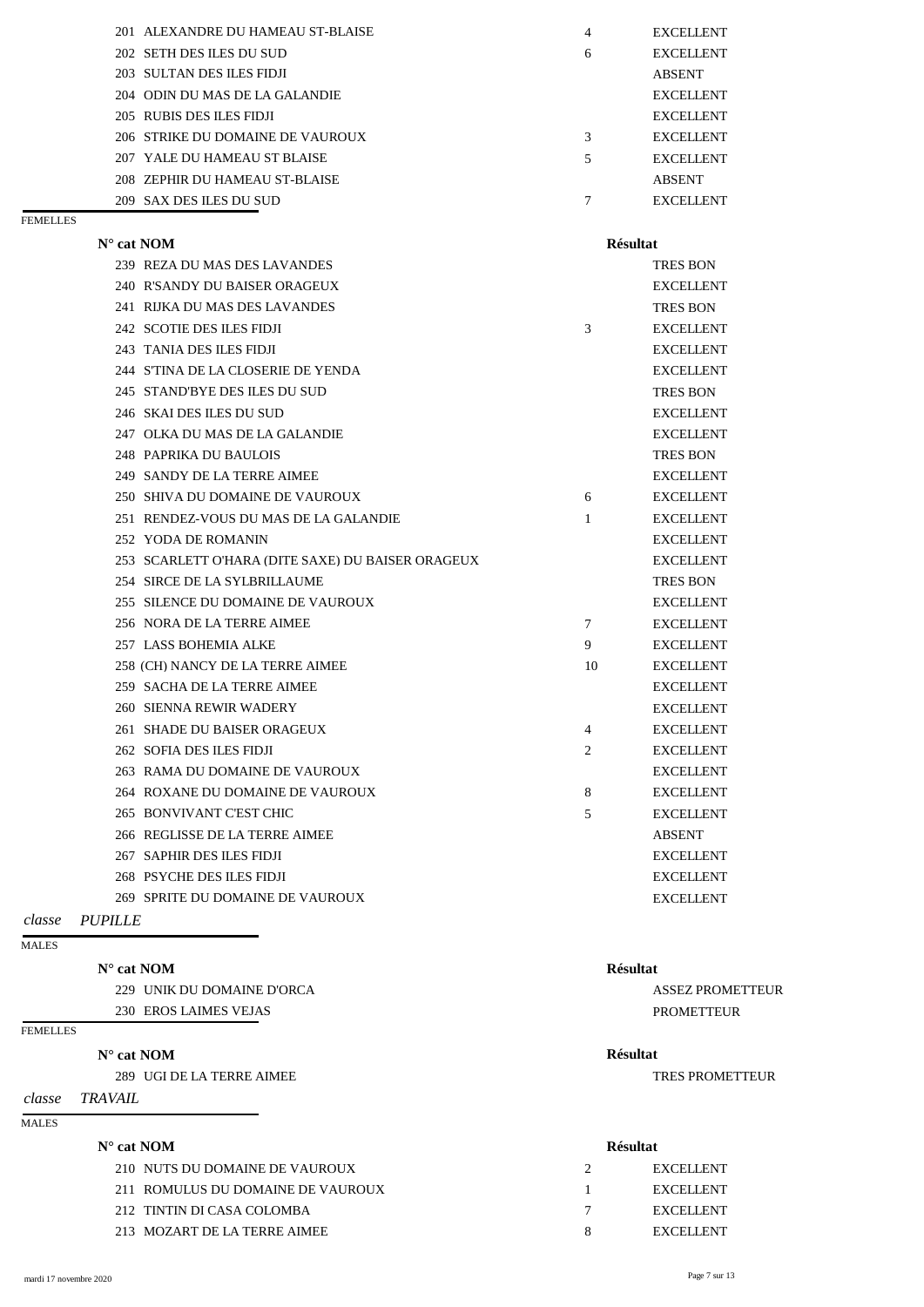| 270 ODILIA DELL'ALTA VIA                |                 | <b>EXCELLENT</b> |
|-----------------------------------------|-----------------|------------------|
| $N^{\circ}$ cat NOM                     | <b>Résultat</b> |                  |
| 220 RALPH DE LA NICHE DU BONHEUR        |                 | <b>TRES BON</b>  |
| 219 OF NOCTURNO ALLT-I-ALLO             | 9               | <b>EXCELLENT</b> |
| 218 SABREFIELD A CLASS ACT WITH DAELOIS | 4               | <b>EXCELLENT</b> |
| 217 NIEPCE DES LOUPS MUTINS             |                 | <b>TRES BON</b>  |
| 216 TOLDO DELL'ALTA VIA                 | 5               | <b>EXCELLENT</b> |
| 215 RIBOT DELL'ALTA VIA                 | 6               | <b>EXCELLENT</b> |
| 214 RUBENS DI CASA COLOMBA              | 3               | <b>EXCELLENT</b> |

## **N° cat NOM Résultat** 234 NASH DU VALLON DES SERPS EXCELLENT 235 MADRAS DU VILLAGE FLEURI EXCELLENT 236 PIRANHA DE LA SYLBRILLAUME EXCELLENT 237 OUI'LY DU VIEUX MARRONIER TRES BON 238 NIKY DE NELLY DES BEAUX PEUPLIERS EXCELLENT

## **FEMELLES**

FEMELLES

|                                     | ----------- |
|-------------------------------------|-------------|
| 271 PINUP DELL'ALTA VIA             | EXCELLENT   |
| 272 SIBELLE DE LA TANIERE PEAGEOISE | EXCELLENT   |
| 273 RELKA-BLUE DU BAISER ORAGEUX    | EXCELLENT   |

## *classe UTILISATION*

### MALES

| $\mathbf{N}^\circ$ cat $\mathbf{NOM}$    | <b>Résultat</b> |
|------------------------------------------|-----------------|
| 295 SIDNEY DU DOMAINE D'ORCA             | EXCELLENT       |
| 296 PANTHERE DES CLANS DE LA PLEINE LUNE | <b>TRES BON</b> |
| 297 SPICE DES ILES FIDJI                 | <b>TRES BON</b> |
|                                          |                 |

## *classe VETERAN*

## MALES

| $N^{\circ}$ cat NOM | <b>Résultat</b> |
|---------------------|-----------------|
|                     |                 |

| 231 LITHIUM DE |
|----------------|

232 (CH) SICCO DE KERSOUWE EXCELLENT

233 LIFT DE LA TERRE AIMEE EXCELLENT

## FEMELLES

## **N° cat NOM Résultat**

290 (CH) EBSIE DU MAS DES LAVANDES EXCELLENT

- 291 L'O DES ILES DU SUD EXCELLENT
- 292 GYPSY DES ILES DU SUD EXCELLENT

293 DAPHNE DE L'ETANG DE LA JOUEDICE ABSENT

294 JIVA DE LA CLOSERIE DE YENDA EXCELLENT

231 LES DU SUD EXCELLENT

mardi 17 novembre 2020 Page 8 sur 13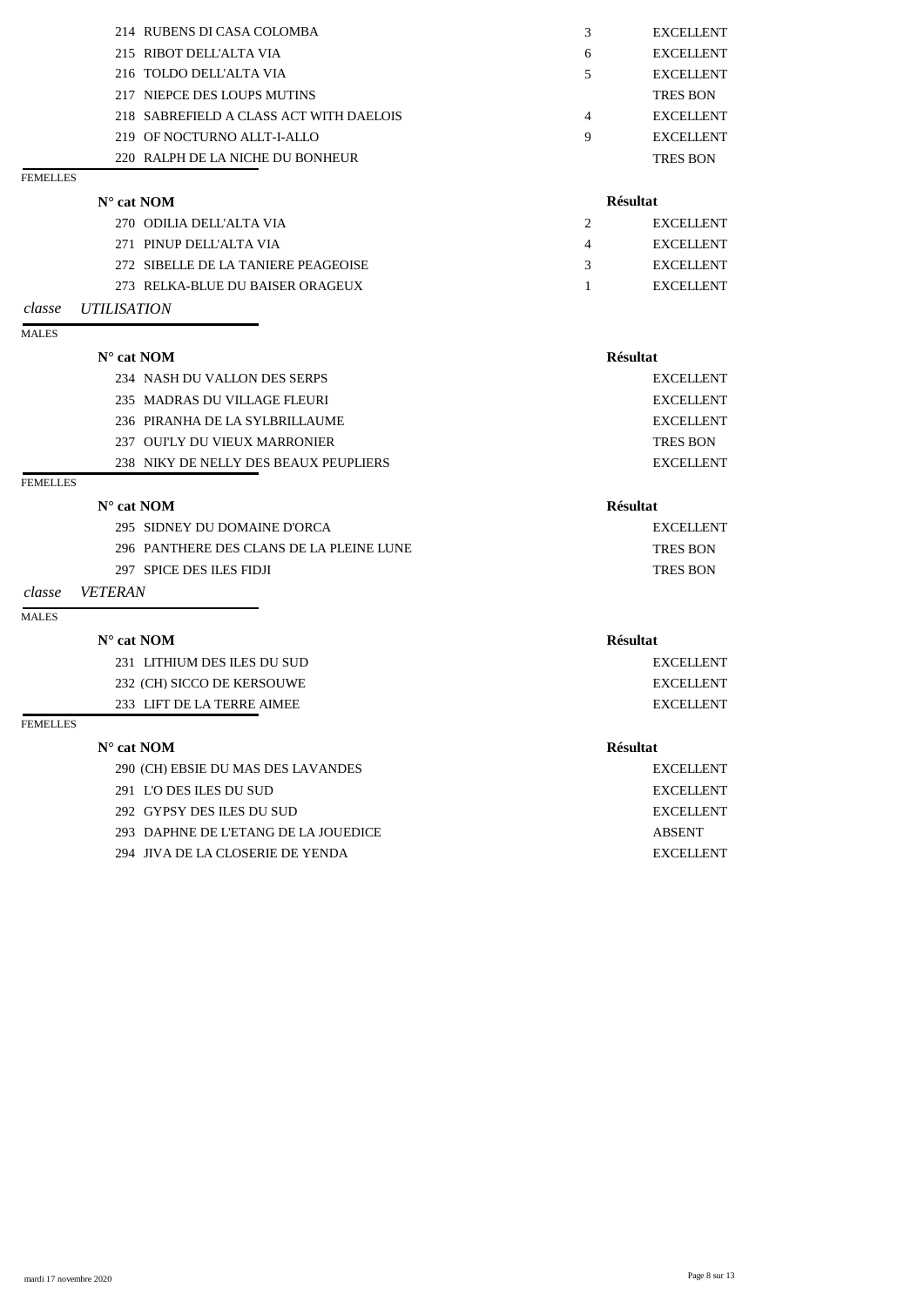## *BERGER BELGE Tervueren*

## *classe CHAMPION*

| $N^{\circ}$ cat NOM                                 |   | <b>Résultat</b>  |
|-----------------------------------------------------|---|------------------|
| 379 (CH) OURAL DE LA FUREUR DU CREPUSCULE           |   | $EXCELLENT +$    |
| 380 ZIDANE DI SCOTTATURA                            | 3 | <b>EXCELLENT</b> |
| 381 ON THE WAY TO HEAVEN OLEG ANDREJ DU PERIGORD VE |   | <b>EXCELLENT</b> |
| 382 (CH) YLAN VAN DE HOGE LAER                      | 4 | <b>EXCELLENT</b> |
| 383 (CH) ORTOS DE LA PRAIRIE DE LA SOMMERAU         |   | EXCELLENT-       |
| 384 (CH) AQUILA DEL SEGADAL                         |   | <b>EXCELLENT</b> |
|                                                     |   |                  |

## FEMELLES

| $N^{\circ}$ cat NOM                | <b>Résultat</b> |                  |
|------------------------------------|-----------------|------------------|
| 492 (CH) MIRCASH DU PARC JONAGEOIS |                 | <b>EXCELLENT</b> |
| 493 PRETTY WOMAN                   | 4               | <b>EXCELLENT</b> |
| 494 (CH) FAKAISER'S AVILA          | $\mathcal{R}$   | <b>EXCELLENT</b> |
| 495 (CH) PHALENE DU VAL MYRAK      |                 | <b>EXCELLENT</b> |

## *classe DEBUTANT*

### MALES

## **N° cat NOM Résultat**

399 CRON DEL SEGADAL TRES PROMETTEUR

## FEMELLES

| $N^{\circ}$ cat NOM |               |                                      | <b>Résultat</b>   |
|---------------------|---------------|--------------------------------------|-------------------|
|                     |               | 519 THURIANE DE BRUNALINES           | TRES PROMETTEUR   |
|                     |               | 520 TENTATION DE LA TERRE DES DEMONS | TRES PROMETTEUR   |
|                     |               | 521 QUILA VAN DE LAMAR               | ABSENT            |
|                     |               | 522 TENSSIE DE LA TERRE DES DEMONS   | TRES PROMETTEUR   |
|                     |               | 523 ISIS VON FRANKENTAL              | TRES PROMETTEUR + |
|                     | 1 F 1 7 1 7 F |                                      |                   |

## *classe JEUNE*

MALES

## **N° cat NOM Résultat**

|  | 386 TCHOUM DES MOUISES DE BEL AIR        | 3              | <b>EXCELLENT</b> |
|--|------------------------------------------|----------------|------------------|
|  | 387 TOUMAI DES MOUISES DE BEL AIR        | 4              | <b>EXCELLENT</b> |
|  | 388 TROLL DU VAL MYRAK                   | $\overline{2}$ | <b>EXCELLENT</b> |
|  | 390 TALIS DU DOMAINE DU HUTTEAU          |                | <b>ABSENT</b>    |
|  | 391 TZAR FAWN DE LA FUREUR DU CREPUSCULE | 1              | <b>EXCELLENT</b> |
|  | 392 ZASOUK DU DOMAINE DE LA SURE         |                | <b>TRES BON</b>  |
|  | 393 ZERUS DU DOMAINE DE LA SURE          |                | <b>TRES BON</b>  |
|  | 394 TERENCE DU BOIS DU TOT               |                | TRES BON $+$     |
|  | 395 TELDANE DU PARC D'EDEN               | 5              | <b>EXCELLENT</b> |
|  | 396 TOSCAN DU PARC D'EDEN                |                | TRES BON $+$     |
|  | 397 PONTOON VAN DE LAMAR                 |                | <b>ABSENT</b>    |
|  | 398 NOAH MOJO VAN MONED                  |                | EXCELLENT-       |
|  |                                          |                |                  |

| 496 TORRIDE DE LA TERRE DES DEMONS                   |                | <b>EXCELLENT</b>  |
|------------------------------------------------------|----------------|-------------------|
| 497 THAIS DU CHEMIN DE LA REINE BLANCHE              |                | <b>TRES BON</b>   |
| 498 THAI NANA DES LOUPS DE LA FORET SACREE           | 4              | <b>EXCELLENT</b>  |
| 499 THEMIS-OSIRIS DU BOIS MANDOUL                    |                | <b>TRES BON</b>   |
| 500 TENNESSEE                                        |                | <b>ABSENT</b>     |
| 501 GRIMMENDANS BELA                                 |                | <b>TRES BON</b>   |
| 502 GRIMMENDANS BRIXIA                               |                | <b>TRES BON</b>   |
| 503 THAINA DE LA TERRE DES DEMONS                    | $\overline{2}$ | <b>EXCELLENT</b>  |
| 504 BETISHA DU DOMAINE DE L'AVENIR                   |                | <b>EXCELLENT-</b> |
| 505 TRIFFYN (DITE TINA) DE LA VASSALERIE DES SEELIES |                | <b>EXCELLENT</b>  |
| 506 TIKJDA DU PARC DE MONTJOIRE                      |                | <b>EXCELLENT-</b> |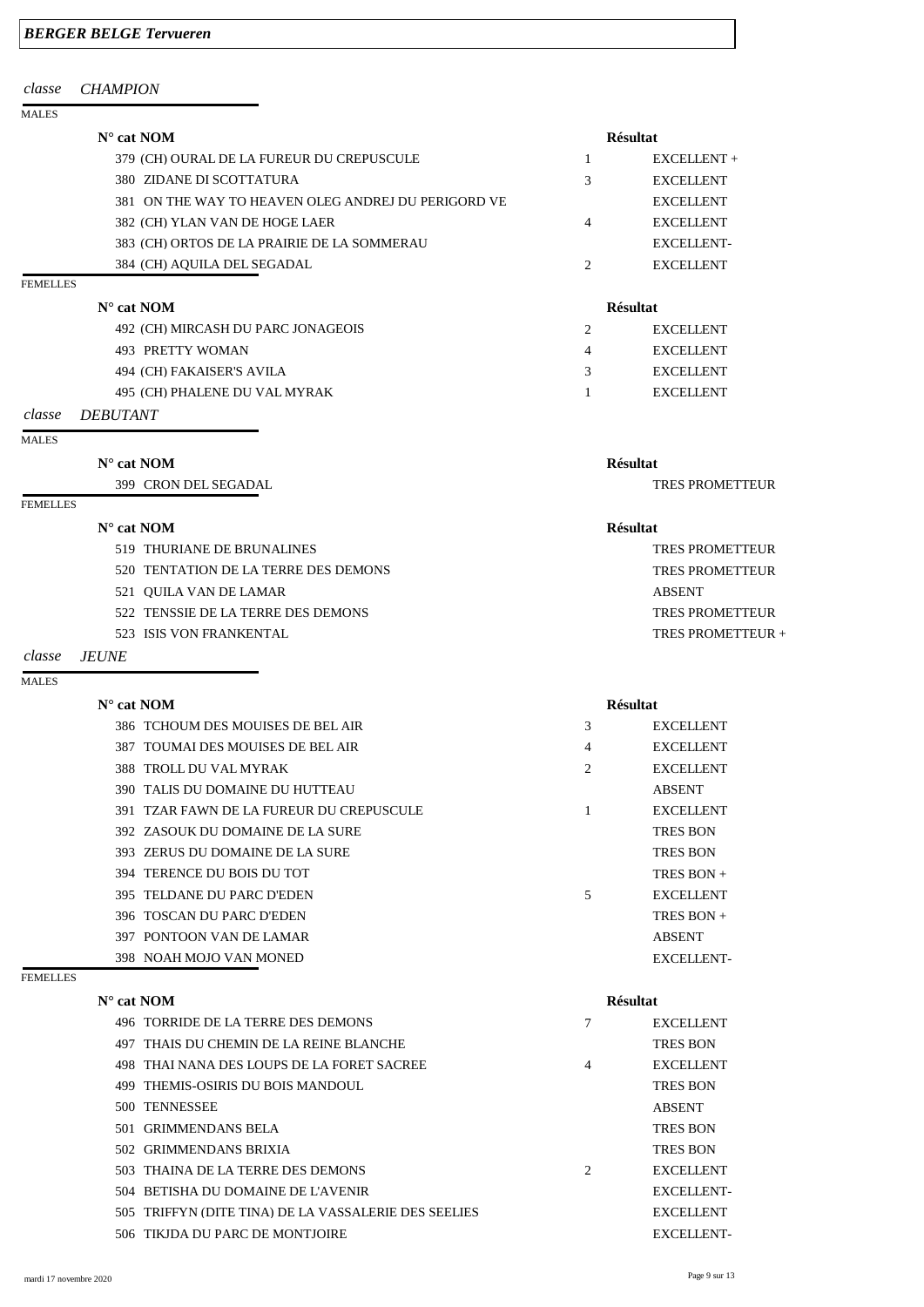|  | 507 TUESDAY DU DOMAINE DU HUTTEAU               |   | <b>EXCELLENT</b> |
|--|-------------------------------------------------|---|------------------|
|  | 508 NOVA MOJO VAN MONED                         |   | <b>ABSENT</b>    |
|  | 509 CHIARA-ANANDA OZIRA                         |   | <b>EXCELLENT</b> |
|  | 510 NASTY VAN MONED                             |   | <b>ABSENT</b>    |
|  | 511 TYBOKI'S FOXY                               |   | <b>TRES BON</b>  |
|  | 512 ZISKA DU DOMAINE DE LA SURE                 |   | <b>TRES BON</b>  |
|  | 513 ZHERA DU DOMAINE DE LA SURE                 |   | TRES BON $+$     |
|  | 514 HIGH CLEARINGS BLISS                        | 3 | <b>EXCELLENT</b> |
|  | 515 TAMERA DE L'ARBROCHIENS                     | 6 | <b>EXCELLENT</b> |
|  | 516 TIHUACAN TAWNY DES LOUPS DE LA FORET SACREE | 5 | <b>EXCELLENT</b> |
|  | 517 TANIA DE LA HARDE AUX SEPT COLLINES         |   | TRES BON $+$     |
|  | 518 TANYA DES MOUISES DE BEL AIR                |   | <b>EXCELLENT</b> |
|  |                                                 |   |                  |

## *classe OUVERTE*

### MALES

| $N^{\circ}$ cat NOM |                                                    | <b>Résultat</b> |                   |
|---------------------|----------------------------------------------------|-----------------|-------------------|
|                     | 298 RAMBO DE LA CROIX AUX CHEVAUX                  |                 | <b>EXCELLENT</b>  |
|                     | 299 ORIGAN DE LA TANGI MORGANE                     |                 | <b>EXCELLENT</b>  |
|                     | 300 MISTER KAZAN DE LA CROIX AUX CHEVAUX           |                 | <b>ABSENT</b>     |
|                     | 301 PIANKHI DE QUOKELUNDE                          |                 | <b>EXCELLENT</b>  |
|                     | 302 SWAN DU MAS DE CANTEPERDRIX                    |                 | EXCELLENT +       |
|                     | 303 SIMBA                                          |                 | <b>TRES BON</b>   |
|                     | 304 YACK (DIT YA-LOU) DU CASTEL DE TYLAN           |                 | <b>TRES BON</b>   |
|                     | 305 SCORPIO DES CHEVALIERS DU TEMPLE               |                 | <b>TRES BON</b>   |
|                     | 306 SHERKAN DES CHEVALIERS DU TEMPLE               |                 | <b>TRES BON</b>   |
|                     | <b>307 PAICK DU PARC JONAGEOIS</b>                 |                 | EXCELLENT +       |
|                     | 308 BERKANA SCAMP                                  |                 | <b>TRES BON</b>   |
| 309                 | SEYMOUR DE LA FUREUR DU CREPUSCULE                 |                 | EXCELLENT +       |
|                     | 310 OSIRIS (DIT ORIS) DU PUY D'AURA                |                 | EXCELLENT +       |
|                     | 311 RENO DU BOIS DU TOT                            |                 | <b>TRES BON</b>   |
|                     | 312 SZEN DU SOUVENIR D'OTONNE                      |                 | <b>EXCELLENT-</b> |
|                     | 313 RAKAM DU VAL MYRAK                             |                 | EXCELLENT +       |
|                     | 314 SISCO DU DOMAINE DU HUTTEAU                    |                 | EXCELLENT +       |
|                     | 315 STILLE-VOLK DE LA VASSALERIE DES SEELIES       |                 | <b>EXCELLENT-</b> |
|                     | 316 PESSAC (DIT PHENIX) DE LA TANGI MORGANE        |                 | <b>ABSENT</b>     |
|                     | 317 SULTAN (DIT SALTO) DE LA CROIX AUX CHEVAUX     |                 | <b>TRES BON</b>   |
|                     | 318 SATURNE DES CANIS DU BRABANT<br>$\overline{4}$ |                 | <b>EXCELLENT</b>  |
|                     | 319 REGGAE DU VAL MYRAK<br>3                       |                 | <b>EXCELLENT</b>  |
|                     | 320 SCHUBERT DU VAL MYRAK                          |                 | <b>EXCELLENT</b>  |
|                     | 321 PILL GRIMM DU PARC D'EDEN                      |                 | EXCELLENT +       |
|                     | 322 YPSO VAN DE HOGE LAER                          |                 | <b>ABSENT</b>     |
|                     | 323 RINO DU DOMAINE DE TURNAGO VILLARES            |                 | <b>EXCELLENT-</b> |
|                     | <b>324 TADJIS DU RIBAUDEAU</b>                     |                 | <b>EXCELLENT-</b> |
|                     | <b>325 FAKAISER'S CHORAN</b><br>13                 |                 | <b>EXCELLENT</b>  |
|                     | 326 RENVERS DU PERIGORD VERT                       |                 | <b>EXCELLENT</b>  |
|                     | 327 PUNCH DU RIBAUDEAU                             |                 | <b>ABSENT</b>     |
|                     |                                                    |                 |                   |

| 328 RAGTIME DE LA CLAIRIERE AUX LOUVES |    | <b>ABSENT</b>     |
|----------------------------------------|----|-------------------|
| 329 ARJUNO VAN DE DRIBBELAER           | 10 | <b>EXCELLENT</b>  |
| 330 PHAROUCK DU CREPUSCULE DES LOUPS   |    | <b>EXCELLENT-</b> |
| 331 ORIFF VAN DE LAMAR                 | 16 | <b>EXCELLENT</b>  |
| 332 AMPER ORIDIX                       |    | <b>TRES BON</b>   |
| 333 (CH) XEROS VAN DE HOGE LAER        |    | <b>EXCELLENT</b>  |
| 334 DANIEL SIXTY SIX                   |    | <b>ABSENT</b>     |
| 335 ARGUS VALMONT BAR-BAR DESUYDY      |    | <b>ABSENT</b>     |
| 336 BOSTON DE PEDRA LUME               |    | $EXCELLENT +$     |
| 337 MINOS DE LA FUREUR DU CREPUSCULE   |    | <b>EXCELLENT</b>  |
| 338 ROB-ROY DES LOUVES D'YMONVILLE     |    | <b>EXCELLENT</b>  |
| 339 ROSWELL DES ETANGS SAUVAGES        |    | EXCELLENT+        |
| 340 YENTAI VAN DE HOGE LAER            |    | EXCELLENT+        |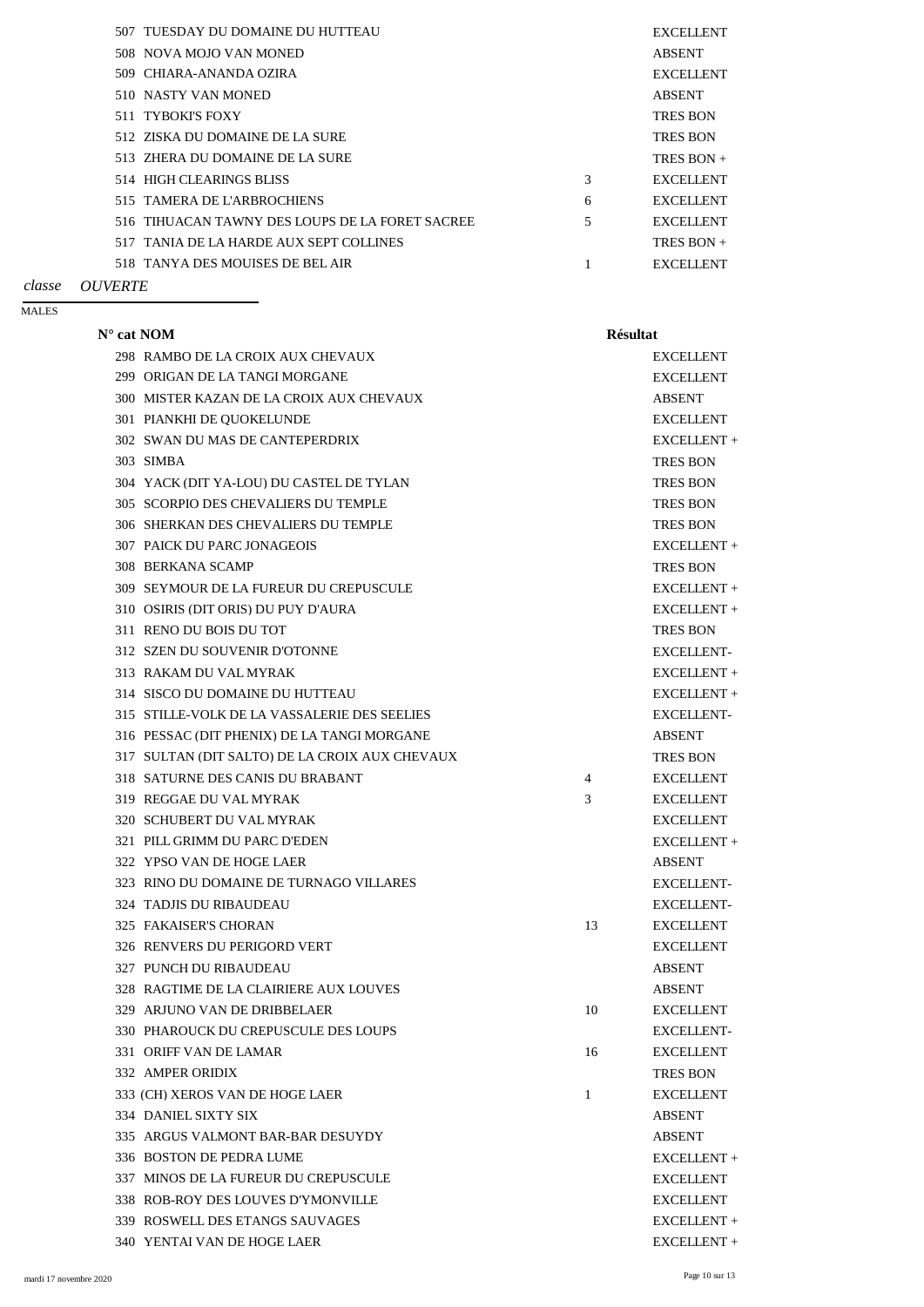| 341 BERKANA SPRINGS                                  |    | <b>TRES BON</b>   |
|------------------------------------------------------|----|-------------------|
| 342 TAGAR DU PUY D'AURA                              |    | <b>EXCELLENT</b>  |
| 343 RENEGAT (DIT RALPH) DU PARC D'EDEN               |    | <b>EXCELLENT</b>  |
| <b>344 TRUST DU RIBAUDEAU</b>                        |    | <b>ABSENT</b>     |
| 345 TYBOKI'S DELPHIN                                 |    | <b>TRES BON</b>   |
| 346 TYBOKI'S ELMO                                    |    | <b>TRES BON</b>   |
| 347 AZIGO VAN DE HOGE LAER                           |    | <b>EXCELLENT</b>  |
| 348 NIGHTFIRES THUNDERBOLT INTO WILDFIRE             |    | <b>EXCELLENT</b>  |
| 349 SULTAN DU DOMAINE DE TURNAGO VILLARES            |    | <b>ABSENT</b>     |
| 350 R'SAMOURAI DU DOMAINE DE TURNAGO VILLARES        |    | <b>EXCELLENT-</b> |
| 351 TRICARD (DIT THORGAL) DU DOMAINE DE TURNAGO VILL |    | <b>ABSENT</b>     |
| 352 SCHEITAN DU DOMAINE DU HUTTEAU                   | 8  | <b>EXCELLENT</b>  |
| 353 OU-IGOR VAN DE WEIWAKERS                         |    | EXCELLENT +       |
| 354 BARON ARAS VAN DE GRASRAKKERS                    |    | <b>EXCELLENT-</b> |
| 355 OTIS DE LA CLAIRIERE AUX LOUVES                  |    | EXCELLENT +       |
| 356 RADJA                                            |    | <b>EXCELLENT</b>  |
| 357 XORAN VAN DE HOGE LAER                           | 6  | <b>EXCELLENT</b>  |
| <b>358 CORSINI TROUBADOUR</b>                        |    | <b>ABSENT</b>     |
| 359 CORSINI JAGUAR                                   | 11 | <b>EXCELLENT</b>  |
| <b>360 HIGH CLEARINGS BENTLEY</b>                    |    | <b>ABSENT</b>     |
| <b>361 RADJAH DU PARC D'EDEN</b>                     |    | <b>EXCELLENT</b>  |
| 362 OUGO DU DOMAINE D'HESYCHIA                       |    | <b>TRES BON</b>   |
| 363 SULLY DU DOMAINE DE JERRIE BLACK                 |    | <b>EXCELLENT</b>  |
| 364 SULIO DU BOIS MANDOUL                            |    | <b>EXCELLENT</b>  |
| 365 PONCHO DU DOMAINE DE MARYANNE                    |    | <b>ABSENT</b>     |
| 366 RAMSES DU PARC DU PONTIGNOL                      |    | <b>EXCELLENT</b>  |
| <b>367 YOURI VAN DE HOGE LAER</b>                    | 2  | <b>EXCELLENT</b>  |
| 368 YORK VAN DE HOGE LAER                            | 7  | <b>EXCELLENT</b>  |
| 369 JASHA ORNA VAN MONED                             |    | <b>EXCELLENT-</b> |
|                                                      |    |                   |

| 410 PIN-UP DU CREPUSCULE DES LOUPS      | 14 | $EXCELLENT +$    |
|-----------------------------------------|----|------------------|
| 411 SANDY DE LA CROIX AUX CHEVAUX       |    | EXCELLENT +      |
| 412 ANAIS DU MAS DES BEAUTUYAS          |    | <b>ABSENT</b>    |
| 413 SPARKLING KIKT                      |    | <b>EXCELLENT</b> |
| 414 SEPIA DU VAL MYRAK                  |    | <b>ABSENT</b>    |
| 415 NAIS DE LA DYNASTIE CATHARE         |    | <b>TRES BON</b>  |
| 416 SYLPHE DE LA VASSALERIE DES SEELIES |    | <b>TRES BON</b>  |
| 417 RHEA DE LA TERRE DES DEMONS         |    | <b>TRES BON</b>  |
| 418 SOULANE DU PUY D'AURA               |    | EXCELLENT +      |
| 419 RHAPSODIE DU BOIS GARROT            |    | <b>EXCELLENT</b> |
| 420 ROXIE DU BOIS DU TOT                | 9  | EXCELLENT +      |
| 421 PETRA DU BOIS MANDOUL               |    | <b>EXCELLENT</b> |
| 422 RICCI-DONA DU BOIS MANDOUL          |    | <b>EXCELLENT</b> |
| 423 ARRIVEE'S SCARLETT                  |    | <b>EXCELLENT</b> |
| 424 NIGELLE DE CONDIVICNUM              |    | <b>EXCELLENT</b> |

| 425 ROCK'N ROLL DU PARC JONAGEOIS       | 11 | EXCELLENT+       |
|-----------------------------------------|----|------------------|
| 426 SAGANE DU ZODORUS EN VESUBIE        |    | <b>EXCELLENT</b> |
| 427 PEARL DES LOUPS D'AOUITAINE         |    | <b>TRES BON</b>  |
| 428 TZIGANE'S ELAIKA                    |    | <b>TRES BON</b>  |
| 429 TZIGANE'S CLEOPATRA                 |    | <b>ABSENT</b>    |
| 430 TULIPE DE CONDIVICNUM               |    | EXCELLENT +      |
| 431 ORCA DE CONDIVICNUM                 |    | <b>TRES BON</b>  |
| <b>432 SHANA DU VAL MYRAK</b>           | 8  | EXCELLENT+       |
| 433 RETIENS LA NUIT DU PARC JONAGEOIS   |    | <b>EXCELLENT</b> |
| 434 ORIGINALE DE LA TANGI MORGANE       | 10 | EXCELLENT+       |
| 435 REGARDEZ-MO DU CREPUSCULE DES LOUPS |    | <b>ABSENT</b>    |
| 436 FAKAISER'S YANA D'YOCONDE           |    | <b>ABSENT</b>    |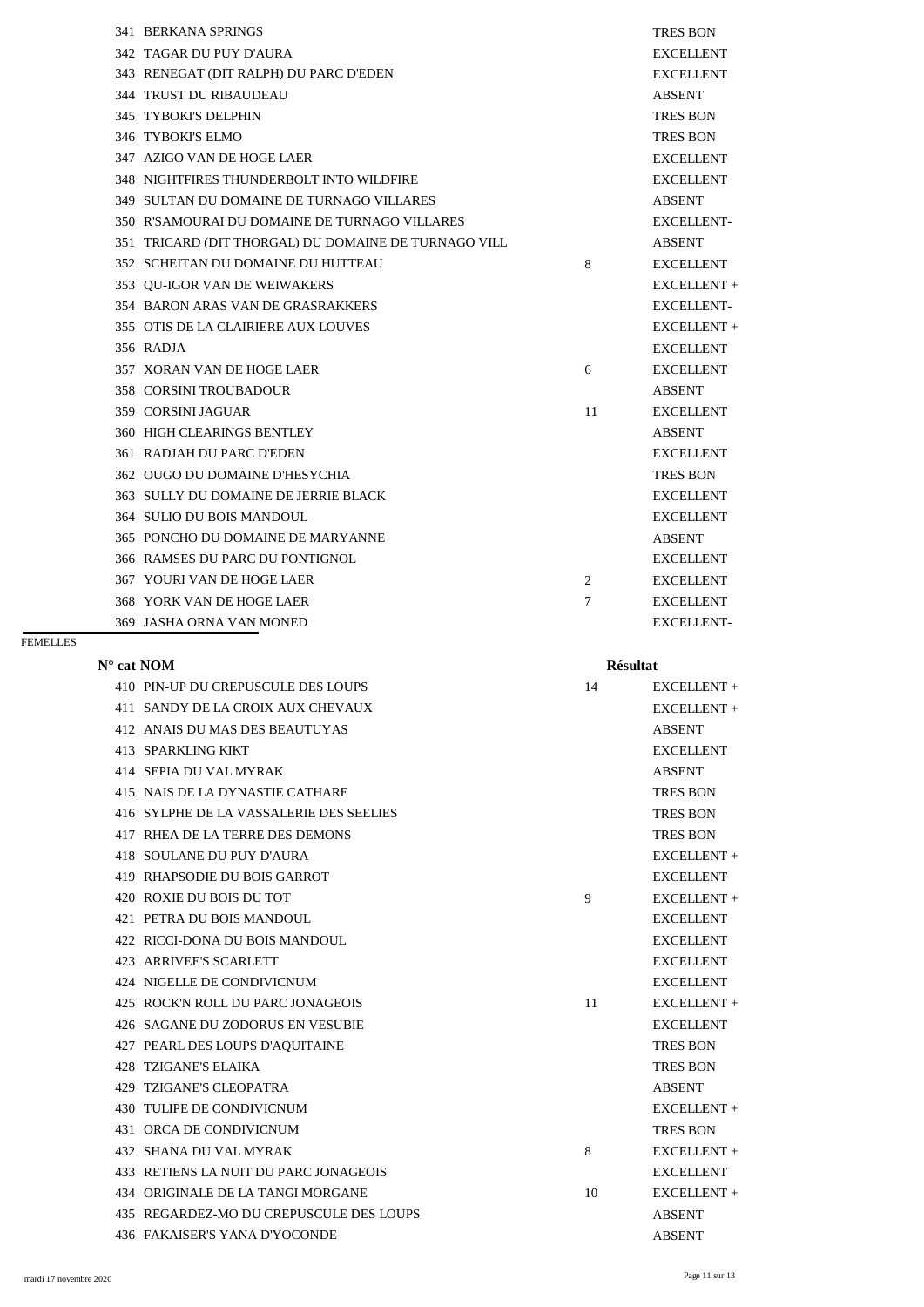|      | 437 ZOE DI CASA CANIGLIA                |                 | <b>EXCELLENT</b> |
|------|-----------------------------------------|-----------------|------------------|
|      | 438 SALSA DES CANIS DU BRABANT          |                 | <b>EXCELLENT</b> |
| 439  | <b>ANEE ORIDIX</b>                      | 6               | EXCELLENT +      |
| 440  | TURANDOT DELL'ALTA VIA                  |                 | <b>EXCELLENT</b> |
|      | 441 ROXANNE DU CREPUSCULE DES LOUPS     |                 | EXCELLENT +      |
|      | <b>442 ORANIE DU PERIGORD VERT</b>      | 5               | EXCELLENT +      |
|      | 443 NIKITA DU MAS DE CANTEPERDRIX       |                 | <b>EXCELLENT</b> |
| 444  | SYMPHONIE DU MAS DE CANTEPERDRIX        |                 | EXCELLENT +      |
|      | <b>445 FAKAISER'S CHOFIE</b>            | $\overline{4}$  | EXCELLENT +      |
|      | <b>446 SOFIA DE KENATIER</b>            |                 | <b>EXCELLENT</b> |
|      | 447 RUMBA DE LA COMBE BERAIL            |                 | <b>EXCELLENT</b> |
|      | 448 PHARA-BELLA DU RIBAUDEAU            | 13              | EXCELLENT +      |
| 449  | POLKA DU PUY D'AURA                     |                 | <b>ABSENT</b>    |
|      | 450 SONATE DES MUIDS DU ROY             |                 | <b>EXCELLENT</b> |
|      | <b>451 SWANNIE DE BRUNALINES</b>        |                 | <b>EXCELLENT</b> |
|      | 452 TOSCANE DE L'ETOILE NEGRA           | 16              | EXCELLENT +      |
|      | 453 PHIERRA VAN DE LAMAR                | 15              | EXCELLENT +      |
| 454  | <b>MONGO MON FREYA</b>                  |                 | <b>ABSENT</b>    |
|      | <b>455 AVRIL DI SCOTTATURA</b>          | 3               | EXCELLENT +      |
|      | 456 DEZIREE SIXTY SIX                   |                 | <b>ABSENT</b>    |
| 457  | <b>BETY DE PEDRA LUME</b>               |                 | <b>EXCELLENT</b> |
|      | <b>458 ANKA TER DOLEN</b>               |                 | EXCELLENT +      |
|      | 459 MICHKA DE LA FUREUR DU CREPUSCULE   | 12              | EXCELLENT +      |
|      | 460 LOETJOE ORFA VAN MONED              |                 | <b>EXCELLENT</b> |
|      | 461 RELFY DE LA TANGI MORGANE           |                 | <b>EXCELLENT</b> |
|      | <b>462 SERLANE DE LA TANGI MORGANE</b>  |                 | <b>EXCELLENT</b> |
|      | 463 OCARINA DE LA DYNASTIE CATHARE      |                 | <b>TRES BON</b>  |
|      | <b>464 TRACY DE LA DYNASTIE CATHARE</b> |                 | <b>TRES BON</b>  |
|      | 465 ROUANEZ DE CONDIVICNUM              |                 | EXCELLENT +      |
|      | 466 REGINA DE LA DYNASTIE CATHARE       |                 | <b>ABSENT</b>    |
|      | 467 RHAPSODIE DU RELAIS DE L'APPALOOSE  |                 | <b>EXCELLENT</b> |
|      | <b>468 ZENITH DU SARTY ROUX</b>         |                 | EXCELLENT +      |
| 469. | BIJOU ENYA DE LA MAISON KYREL           |                 | <b>TRES BON</b>  |
|      | 470 SUPER-STAR DES CLES DU REVE         |                 | <b>EXCELLENT</b> |
|      | 471 B'ELANNA MARIEL VAN DE GRASRAKKERS  |                 | <b>TRES BON</b>  |
|      | 472 RAIFE DU VAL MYRAK                  | $7\phantom{.0}$ | EXCELLENT +      |
|      | 473 RIME DE L'ARBROCHIENS               |                 | <b>EXCELLENT</b> |
|      | 474 GAISHA DU FIN MATOIS                |                 | <b>TRES BON</b>  |
|      | 475 SCANDALE DU SOUVENIR D'OTONNE       |                 | <b>EXCELLENT</b> |
|      | 476 CORSINI MILLENNIUM                  | $\overline{2}$  | EXCELLENT +      |
|      | 477 SHANNON DES GARDIENS DE L'HERMINE   |                 | <b>TRES BON</b>  |
|      | 478 PAPAYE DU DOMAINE D'HESYCHIA        |                 | <b>EXCELLENT</b> |
|      | 479 PLATINE DU DOMAINE D'HESYCHIA       |                 | <b>EXCELLENT</b> |
|      | 480 REGGANE DU PAMPRE SACRE             |                 | <b>EXCELLENT</b> |
|      | 481 TARA DU PARC D'EDEN                 |                 | <b>EXCELLENT</b> |
|      | 482 SADY DE LA TERRE DES DEMONS         |                 | <b>EXCELLENT</b> |

400 TAGAR DES CANIS DU BRABANT PROMETTEUR 401 ULYSSE DU PARC JONAGEOIS PROMETTEUR 402 UPSILLON DU PUY D'AURA TRES PROMETTEUR 403 JINA LANGU MI BO6GYI TRES PROMETTEUR 404 TYBOKI'S GINO PROMETTEUR

 $EXCELLENT +$ A RAPHALE DU RELACELLENT 1 EXCELLENT + **EXCELLENT** 

| <b>BEITHO</b> |                |                                     |
|---------------|----------------|-------------------------------------|
|               | classe PUPILLE |                                     |
|               |                | 486 AMORA VAN DE HOGE LAER          |
|               |                | 485 HIGH CLEARINGS ZANTEE           |
|               |                | 484 RAPHALE DU RELAIS DE L'APPALOOS |
|               |                | 483 AICHA DU MAS DES BEAUTUYAS      |

MALES